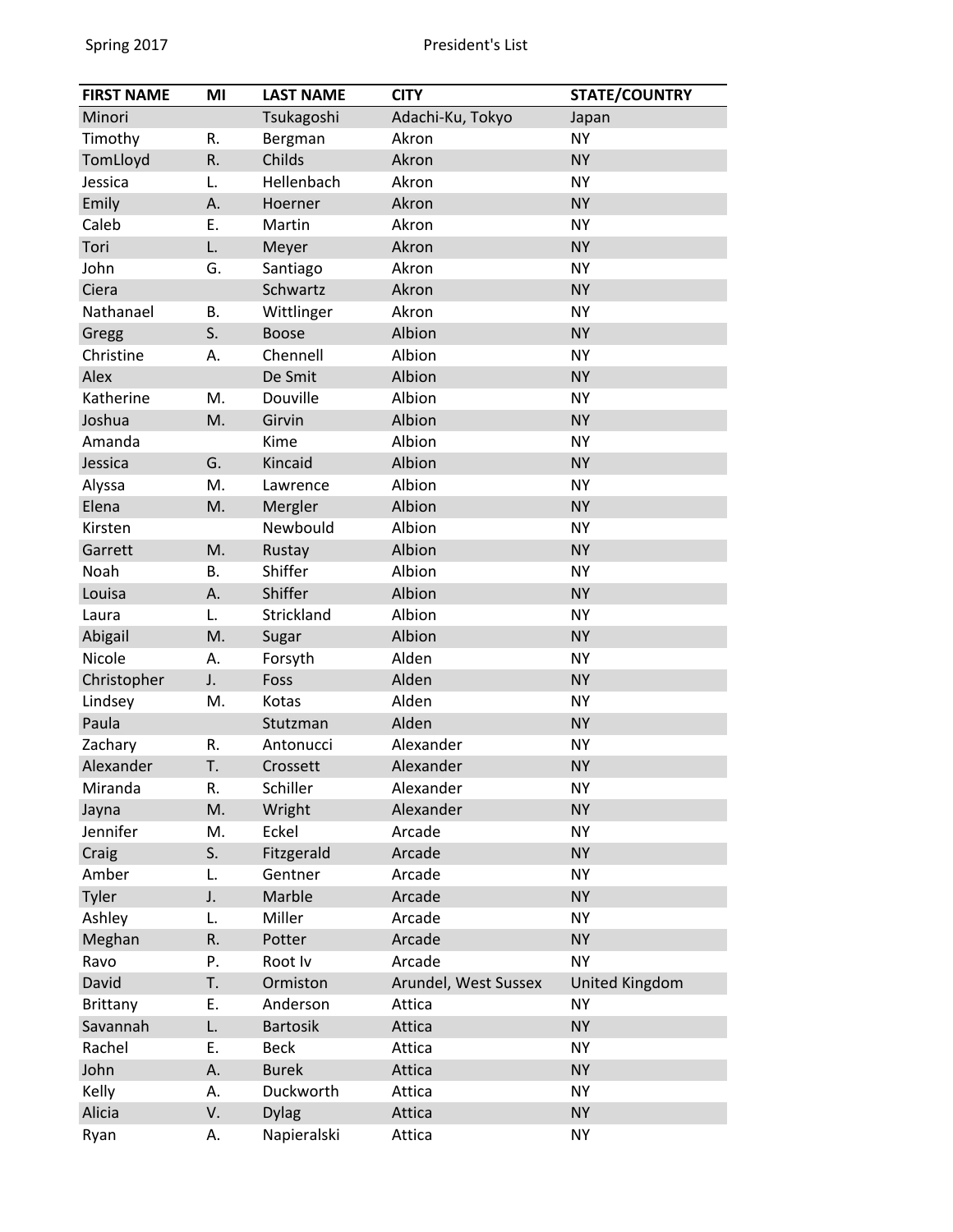| Courtney        | J.        | Schaller        | Attica         | <b>NY</b> |
|-----------------|-----------|-----------------|----------------|-----------|
| <b>Nicholas</b> | R.        | Shadbolt        | Attica         | <b>NY</b> |
| Samantha        | Α.        | Weber           | Attica         | <b>NY</b> |
| Alex            | C.        | <b>Brownlie</b> | <b>Basom</b>   | <b>NY</b> |
| <b>Trey</b>     | N.        | Nadolinski      | <b>Basom</b>   | <b>NY</b> |
| Justin          | J.        | <b>Barton</b>   | Batavia        | <b>NY</b> |
| Jessica         | M.        | Caryl           | <b>Batavia</b> | <b>NY</b> |
| Catherine       | R.        | Chilano         | Batavia        | <b>NY</b> |
| Heather         | M.        | Countryman      | <b>Batavia</b> | <b>NY</b> |
| Joseph          | Η.        | Falkowski       | Batavia        | <b>NY</b> |
| Andrew          | J.        | Frank           | <b>Batavia</b> | <b>NY</b> |
| Alexandra       | Ε.        | Gloskowski      | Batavia        | <b>NY</b> |
| Lisa            | <b>B.</b> | Heath           | <b>Batavia</b> | <b>NY</b> |
| Jillian         | R.        | Helwig          | Batavia        | <b>NY</b> |
| Ali             | <b>B.</b> | Huey            | <b>Batavia</b> | <b>NY</b> |
| Austin          | M.        | Hynes-Fisher    | Batavia        | <b>NY</b> |
| Kilitta         | S.        | Johnson Small   | <b>Batavia</b> | <b>NY</b> |
| Adeline         |           | Kijsiravej      | Batavia        | <b>NY</b> |
| Dolapat         |           | Kijsiravej      | <b>Batavia</b> | <b>NY</b> |
| Amber           | M.        | King            | Batavia        | <b>NY</b> |
| Skylar          | T.        | Laesser         | Batavia        | <b>NY</b> |
| Samuel          | J.        | Lang            | Batavia        | <b>NY</b> |
| Emily           | G.        | Lontkowski      | <b>Batavia</b> | <b>NY</b> |
| Valerie         | L.        | Marucci         | Batavia        | <b>NY</b> |
| Rebecca         | А.        | Mattison        | Batavia        | <b>NY</b> |
| Lea             | L.        | Morgan          | Batavia        | <b>NY</b> |
| Aaron           | J.        | Patterson       | <b>Batavia</b> | <b>NY</b> |
| Jeremiah        | D.        | Phenes          | Batavia        | <b>NY</b> |
| Zachery         | T.        | Porter          | <b>Batavia</b> | <b>NY</b> |
| Timothy         | А.        | Ranlett         | Batavia        | <b>NY</b> |
| William         | D.        | Rippel          | <b>Batavia</b> | <b>NY</b> |
| Megan           | Ε.        | Saile           | Batavia        | <b>NY</b> |
| Quinn           | M.        | Schrader        | <b>Batavia</b> | <b>NY</b> |
| Carly           | M.        | Scott           | Batavia        | <b>NY</b> |
| Kelsey          | R.        | Scott-Avery     | Batavia        | <b>NY</b> |
| Jamie           | L.        | Taylor          | Batavia        | <b>NY</b> |
| Adam            | Ε.        | Taylor          | Batavia        | <b>NY</b> |
| Rebecca         | L.        | Truesdell       | Batavia        | <b>NY</b> |
| James           | <b>B.</b> | Walker          | <b>Batavia</b> | <b>NY</b> |
| Cassandra       | Ε.        | Warren          | Batavia        | <b>NY</b> |
| Rachel          | А.        | Wommack         | Batavia        | <b>NY</b> |
| Pei Cong        |           | Wu              | Batavia        | <b>NY</b> |
| Jaysen          |           | Wylie           | <b>Batavia</b> | <b>NY</b> |
| Kelvin          | D.        | LaPierre        | <b>Bath</b>    | <b>NY</b> |
| Harry           | О.        | Rodriguez       | Bayamon        | PR        |
| Thomas          | W.        | Berggren        | Bergen         | <b>NY</b> |
| Hannah          | R.        | Berggren        | Bergen         | <b>NY</b> |
| James           | C.        | Berggren        | Bergen         | <b>NY</b> |
| Lauren          |           | Dickson         | Bergen         | <b>NY</b> |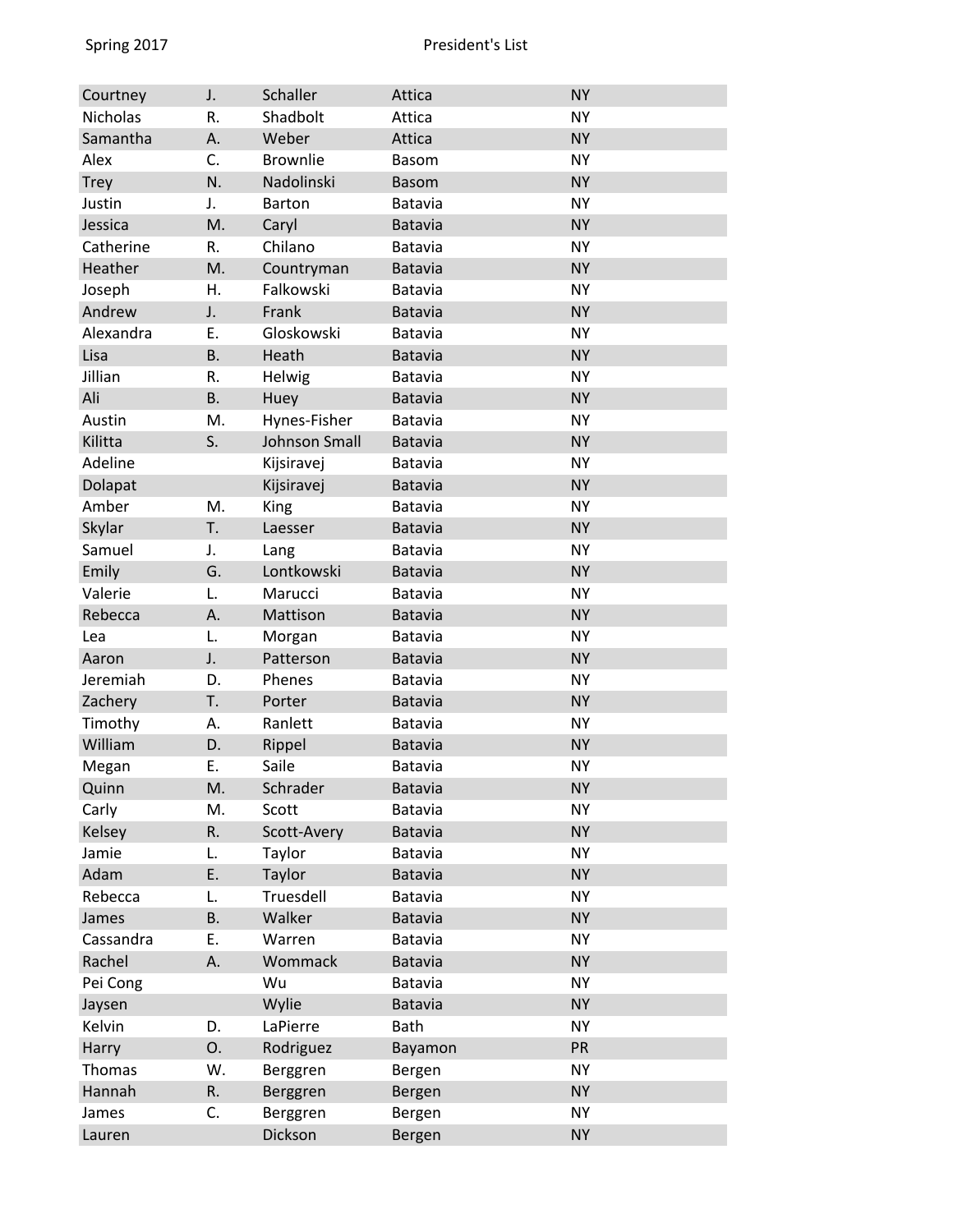| Charles       | <b>B.</b> | Scaglione       | Bergen              | <b>NY</b>                   |
|---------------|-----------|-----------------|---------------------|-----------------------------|
| Leah          | G.        | Stamp           | Bergen              | <b>NY</b>                   |
| Nicole        |           | Carpino         | <b>Brockport</b>    | <b>NY</b>                   |
| Kah           | F.        | Chan            | <b>Brockport</b>    | <b>NY</b>                   |
| Jillian       | Ε.        | Cookinham       | Brockport           | <b>NY</b>                   |
| Kayla         | E.        | Gannon          | <b>Brockport</b>    | <b>NY</b>                   |
| Rachel        | M.        | Oppelt          | Brockport           | <b>NY</b>                   |
| Kathryn       | G.        | Plummer         | <b>Brockport</b>    | <b>NY</b>                   |
| Jenica        | L.        | Renke           | <b>Brockport</b>    | <b>NY</b>                   |
| Michael       | R.        | Sullivan        | <b>Brockport</b>    | <b>NY</b>                   |
| Justin        |           | <b>Teets</b>    | Brockport           | <b>NY</b>                   |
| Tori          |           | Ogunsanya       | Brooklyn            | <b>NY</b>                   |
| Armand        |           | Wolf            | Brooklyn            | <b>NY</b>                   |
| Dennisja      | R.        | <b>Brown</b>    | <b>Buffalo</b>      | <b>NY</b>                   |
| Dennisha      | E.        | Brown           | <b>Buffalo</b>      | <b>NY</b>                   |
| Seonggyung    |           | Choe            | <b>Busan</b>        | Korea, Republic Of          |
| Shane         | <b>B.</b> | Causyn          | Byron               | <b>NY</b>                   |
| Stephanie     |           | Dilcher         | <b>Byron</b>        | <b>NY</b>                   |
| Margaret-Mary | J.        | Gabalski        | Byron               | <b>NY</b>                   |
| Rebekah       | J.        | Ireland         | <b>Byron</b>        | <b>NY</b>                   |
| Lindsay       | О.        | Ladley          | Byron               | <b>NY</b>                   |
| Kyley         |           | Pascarella      | <b>Byron</b>        | <b>NY</b>                   |
| Samantha      | T.        | <b>Bickford</b> | Caledonia           | <b>NY</b>                   |
| Karen         | Ρ.        | <b>Munnings</b> | Caledonia           | <b>NY</b>                   |
| Kristi        | L.        | Offen           | Caledonia           | <b>NY</b>                   |
| <b>Bobbie</b> | <b>B.</b> | Turner          | Caledonia           | <b>NY</b>                   |
| Lorraine      |           | Aryee           | <b>Calumet Park</b> | IL                          |
| Kathrine      | E.        | Erdle           | Canandaigua         | <b>NY</b>                   |
| Amanda        |           | Stratton        | Canisteo            | <b>NY</b>                   |
| Montana       | R.        | Copeland        | Castile             | <b>NY</b>                   |
| Cortney       | R.        | Richards        | Chaffee             | <b>NY</b>                   |
| Joanna        |           | Chhibber        | Churchville         | <b>NY</b>                   |
| Dmitrii       |           | Kapitonov       | Chuvash             | <b>Russian Federation</b>   |
| Mariah        | L.        | Paddock         | Clyde               | <b>NY</b>                   |
| Glenn         |           | Holmes          | Co Kildare          | Ireland                     |
| Kelley        | S.        | Colangelo       | Conesus             | <b>NY</b>                   |
| Ciara         | N.        | Costley         | Conesus             | <b>NY</b>                   |
| Katelyn       | M.        | <b>Brown</b>    | Corfu               | <b>NY</b>                   |
| Sarah         | Е.        | Gohn            | Corfu               | <b>NY</b>                   |
| Alysia        | M.        | Magoffin        | Corfu               | <b>NY</b>                   |
| Melinda       | Q.        | Neal            | Corfu               | <b>NY</b>                   |
| Emma          | L.        | Schoenecker     | Corfu               | <b>NY</b>                   |
| Benjamin      | <b>B.</b> | Martis          | Curacao             | <b>Netherlands Antilles</b> |
| Rogino        | R.        | Vos             | Curacao             | <b>Netherlands Antilles</b> |
| Dianna        | L.        | Carvalho        | Dansville           | <b>NY</b>                   |
| Sharon        | M.        | Drum            | Dansville           | <b>NY</b>                   |
| Nicole        | D.        | Dugo            | Dansville           | <b>NY</b>                   |
| Tyler         | C.        | Harnish         | Dansville           | <b>NY</b>                   |
| Paige         | N.        | Hurlburt        | Dansville           | <b>NY</b>                   |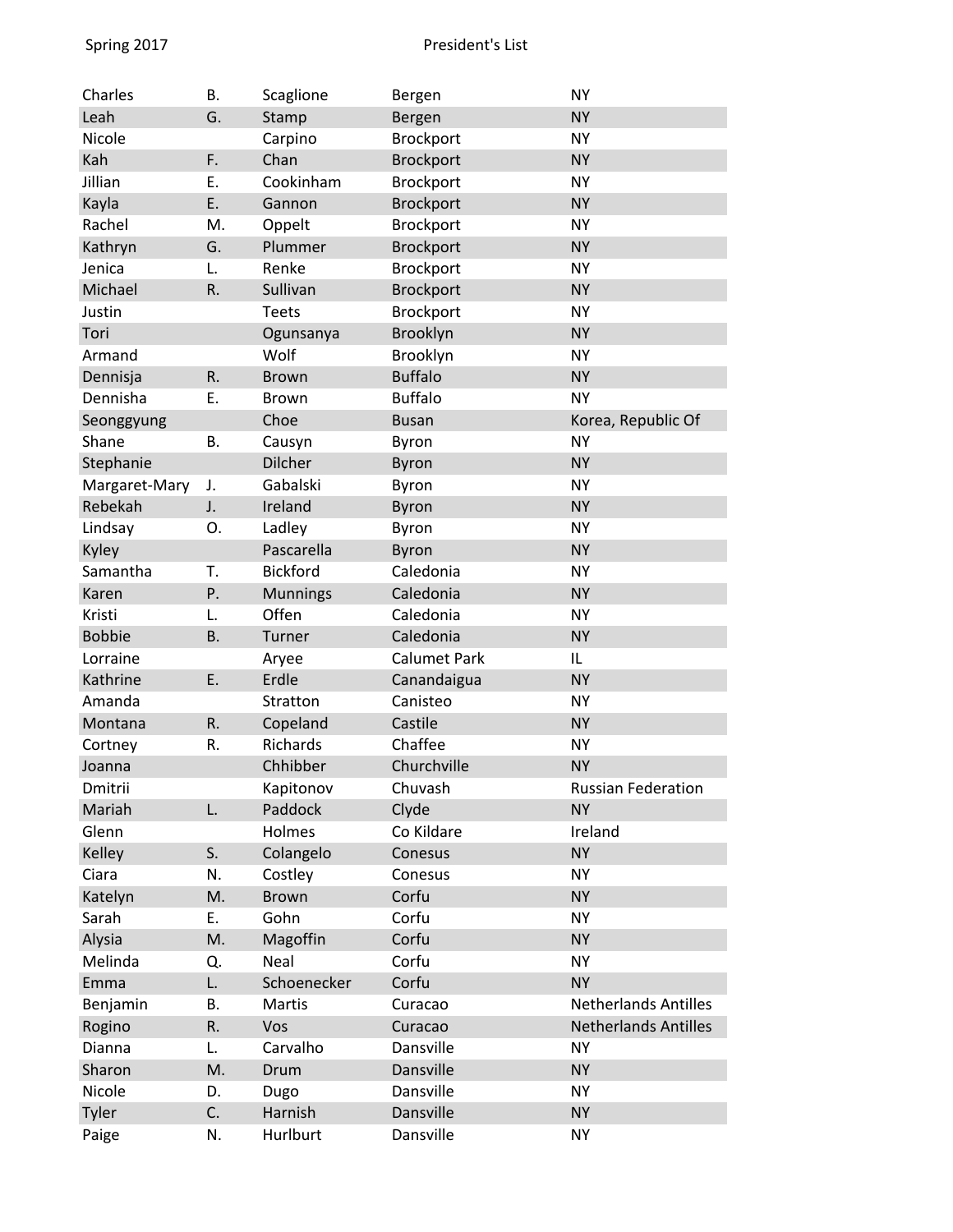| Jonathan       | G. | Mackenrodt         | Dansville               | <b>NY</b>          |
|----------------|----|--------------------|-------------------------|--------------------|
| Lindsay        | R. | Mehlenbacher       | Dansville               | <b>NY</b>          |
| Min            | Η. | Muchler            | Dansville               | <b>NY</b>          |
| Rebecca        | L. | Stanley            | Dansville               | <b>NY</b>          |
| Alexander      | S. | <b>Breissinger</b> | Darien Center           | <b>NY</b>          |
| Quinn          | G. | Furlong            | Darien Center           | <b>NY</b>          |
| Laura          | А. | Holmwood           | Darien Center           | <b>NY</b>          |
| Loretta        | S. | Green              | Delevan                 | <b>NY</b>          |
| Samantha       | M. | Palmateer          | Delevan                 | <b>NY</b>          |
| <b>Brooke</b>  | L. | Tingue             | Delevan                 | <b>NY</b>          |
| Molly          |    | <b>Barden</b>      | <b>East Amherst</b>     | <b>NY</b>          |
| Ana            | R. | Fietz-Bogota       | East Bethany            | <b>NY</b>          |
| Alannah        | R. | Gross              | East Bethany            | <b>NY</b>          |
| Kiera          | E. | Gross              | East Bethany            | <b>NY</b>          |
| Andrew         | J. | Gottler            | Elba                    | <b>NY</b>          |
| Sierra         | M. | Howland            | Elba                    | <b>NY</b>          |
| Amanda         | F. | Norton             | Elba                    | <b>NY</b>          |
| Lindsay        | А. | Harloff            | <b>Fly Creek</b>        | <b>NY</b>          |
| Samuel         | M. | Fahy               | Freedom                 | <b>NY</b>          |
| Devin          | N. | Trummer            | Freedom                 | <b>NY</b>          |
| <b>Brooke</b>  | R. | <b>Tisdale</b>     | Gainesville             | <b>NY</b>          |
| Rebekah        | Ε. | Albert             | Geneseo                 | <b>NY</b>          |
| Ashley         | M. | Felix              | Geneseo                 | <b>NY</b>          |
| Francesca      | L. | McClure            | Geneseo                 | <b>NY</b>          |
| Anthony        | S. | <b>Nieves</b>      | Geneseo                 | <b>NY</b>          |
| Kathleen       | А. | Piehl              | Geneseo                 | <b>NY</b>          |
| Jack           | E. | <b>Tabak</b>       | Geneseo                 | <b>NY</b>          |
| Samuel         | т. | Phillips           | Groveland               | <b>NY</b>          |
| Jihoon         |    | Lee                | Gwangju                 | Korea, Republic Of |
| <b>Banseok</b> |    | Kim                | Gwangsan-Gu, Gwangju    | Korea, Republic Of |
| Victor         | C. | Obetta             | Gwarimpa, FCT Abuja     | Nigeria            |
| Sabrina        |    | Ahmed              | Habiganj, Sylhet        | Bangladesh         |
| Momoka         |    | Fukatsu            | Hamamatsu, Shizuoka     | Japan              |
| Nanami         |    | Nakayama           | Hamamatsu, Shizuoka     | Japan              |
| Michael        | D. | Carlson            | Hamlin                  | <b>NY</b>          |
| Kimberly       | Ε. | Clemens            | Hamlin                  | <b>NY</b>          |
| Allison        | M. | Damuth             | Hamlin                  | <b>NY</b>          |
| Lisa           | C. | Lauth              | Hamlin                  | NY                 |
| Sara           | L. | McCollum           | Hamlin                  | <b>NY</b>          |
| Maya           | F. | Neeley             | Harrisville             | <b>NY</b>          |
| Gracelyn       |    | Granata            | Henrietta               | <b>NY</b>          |
| Qyasia         | T. | Locke              | Henrietta               | <b>NY</b>          |
| Miki           |    | Goto               | Higashi-Osaka, Osaka    | Japan              |
| Nana           |    | Yamamoto           | Higashiosaka-shi, Osaka | Japan              |
| Nozomi         |    | Tanaka             | Hiroshima, Hiroshima    | Japan              |
| Ashley         | А. | Jankowski          | Holland                 | NY                 |
| Samantha       |    | Major              | Holland                 | <b>NY</b>          |
| Gianni         |    | Oddo-Lovullo       | Holland                 | <b>NY</b>          |
| Cameron        | T. | Bennage            | Holley                  | <b>NY</b>          |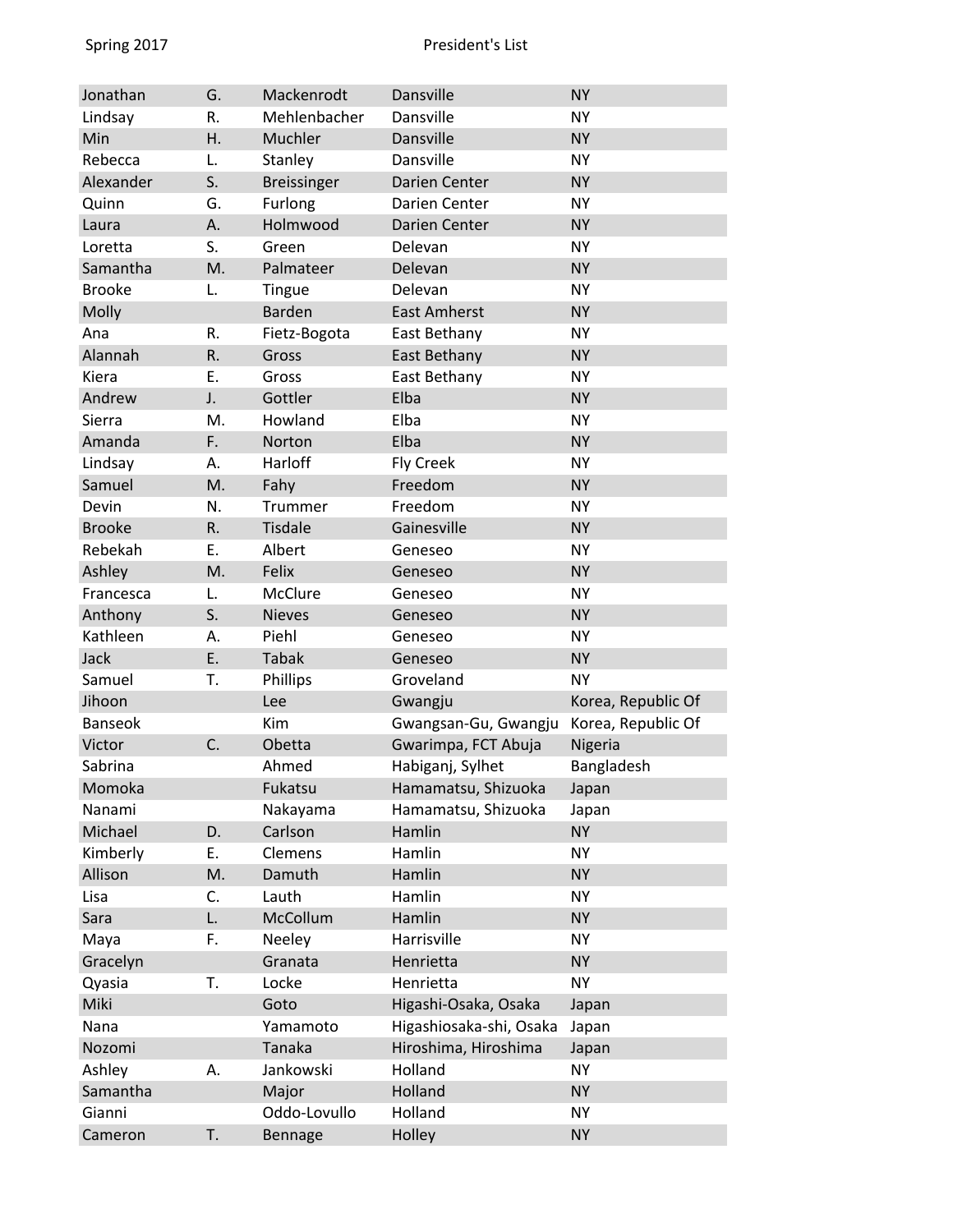| Keri          | L. | Comstock        | Holley            | <b>NY</b>             |
|---------------|----|-----------------|-------------------|-----------------------|
| Joseph        | P. | <b>DeFelice</b> | Holley            | <b>NY</b>             |
| Rebecca       | L. | Gay             | Holley            | <b>NY</b>             |
| Kristen       | M. | Nenni           | Holley            | <b>NY</b>             |
| <b>Bailey</b> | А. | Papaj           | Holley            | <b>NY</b>             |
| Shannon       | L. | Parsons         | Holley            | <b>NY</b>             |
| Gabrielle     | M. | <b>Thomas</b>   | Holley            | <b>NY</b>             |
| Cassandra     | J. | Westphal        | Holley            | <b>NY</b>             |
| Courtney      | S. | <b>Statt</b>    | Honeoye           | <b>NY</b>             |
| Jennifer      | M. | Falta           | Honeoye Falls     | <b>NY</b>             |
| Lisa          |    | Murphy          | Honeoye Falls     | <b>NY</b>             |
| Megan         | F. | <b>Bird</b>     | Hornell           | <b>NY</b>             |
| Joseph        | Ε. | Murch           | Houghton          | <b>NY</b>             |
| Jacob         | 0. | Sherman         | Hunt              | <b>NY</b>             |
| Fuka          |    | Fujii           | Kaizuka, Osaka    | Japan                 |
| Momoka        |    | Masuda          | Kashiwa, Chiba    | Japan                 |
| Matthew       | N. | Cook            | Kendall           | <b>NY</b>             |
| Robert        | J. | Cook            | Kendall           | <b>NY</b>             |
| Abigail       | R. | Lang            | Kendall           | <b>NY</b>             |
| Angelique     | N. | Zinner          | Kendall           | <b>NY</b>             |
| Phyllis       | M. | Tinkous         | Kent              | <b>NY</b>             |
| Krystyna      | Z. | Mayoka          | <b>Kings Park</b> | <b>NY</b>             |
| Misaki        |    | Kasai           | Komaki, Aichi     | Japan                 |
| Pavlo         |    | Huda            | Kyiv              | Ukraine               |
| Emily         | А. | Deangelis       | Lancaster         | <b>NY</b>             |
| Riley         | P. | <b>DeBellis</b> | Le Roy            | <b>NY</b>             |
| Mondell       |    | Elliott         | Le Roy            | <b>NY</b>             |
| Jamie         | E. | Englerth        | Le Roy            | <b>NY</b>             |
| Megan         | L. | Furr            | Le Roy            | <b>NY</b>             |
| Lucie Ann     |    | Griffis         | Le Roy            | <b>NY</b>             |
| Lucas         | C. | Hull            | Le Roy            | <b>NY</b>             |
| Taylor        | L. | Kirby           | Le Roy            | <b>NY</b>             |
| Danielle      | N. | Lauricella      | Le Roy            | <b>NY</b>             |
| Ceciely       | K. | Palmer          | Le Roy            | <b>NY</b>             |
| Katherine     | Ε. | Patton          | Le Roy            | <b>NY</b>             |
| Shawna        | А. | <b>Shanks</b>   | Le Roy            | <b>NY</b>             |
| Nicole        | R. | Joslyn          | Livonia           | <b>NY</b>             |
| Jason         | P. | McMurtry        | Livonia           | <b>NY</b>             |
| Katlynne      | J. | Tubo            | Lockport          | <b>NY</b>             |
| Amadou        | D. | Barry           | London            | <b>United Kingdom</b> |
| Samantha      | C. | Raduns          | Lyndonville       | <b>NY</b>             |
| Jordan        | C. | Harter          | <b>Machias</b>    | <b>NY</b>             |
| Sofiane       |    | Hamadi          | Marseille         | France                |
| Steven        | J. | <b>Boring</b>   | Medina            | <b>NY</b>             |
| Lucas         | R. | Cook            | Medina            | <b>NY</b>             |
| Sarah         | E. | Fisher          | Medina            | <b>NY</b>             |
| Daniel        |    | Heschke         | Medina            | <b>NY</b>             |
| Julia         | C. | Holland         | Medina            | <b>NY</b>             |
| Thomas        | J. | Horgan          | Medina            | <b>NY</b>             |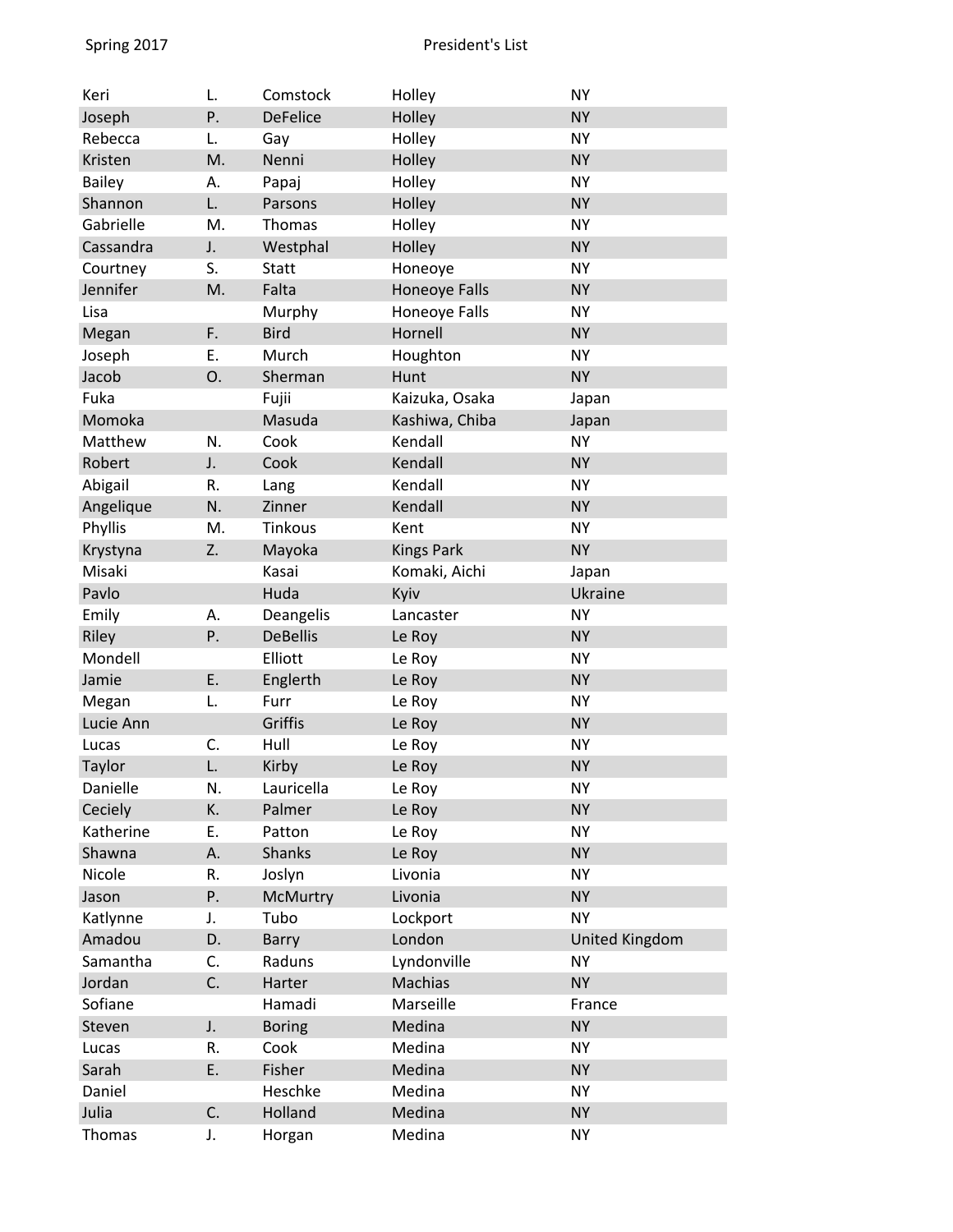| Michael       | J. | Macioszek      | Medina            | <b>NY</b>     |
|---------------|----|----------------|-------------------|---------------|
| Ace           | Α. | Strickland     | Medina            | <b>NY</b>     |
| Joshua        | J. | Zinkievich     | Medina            | <b>NY</b>     |
| Rebecca       | R. | Albrecht       | Middleport        | <b>NY</b>     |
| Miranda       | L. | Dunton         | <b>Middlesex</b>  | <b>NY</b>     |
| Savon         | M. | Williams       | Middletown        | <b>CT</b>     |
| Sarah         | M. | Williams       | Mumford           | <b>NY</b>     |
| Airi          |    | Hayasaka       | Muroran, Hokkaido | Japan         |
| Jasmine       | M. | Stiegler       | Niagara Falls     | <b>NY</b>     |
| Naoko         |    | Hayashi        | Nomi, Ishikawa    | Japan         |
| Amani         | P. | <b>Tisdale</b> | North Chili       | <b>NY</b>     |
| Adrian        | R. | McMahon        | North Java        | <b>NY</b>     |
| <b>Brock</b>  | А. | Allen          | Nunda             | <b>NY</b>     |
| Shelby        | N. | Hatfield       | Nunda             | <b>NY</b>     |
| Cori          | M. | Reniff         | Nunda             | <b>NY</b>     |
| Jessica       | Ε. | Barclay        | Oakfield          | <b>NY</b>     |
| Amber         | E. | Foppes         | Oakfield          | <b>NY</b>     |
| Laura         |    | Littlejohn     | Oakfield          | <b>NY</b>     |
| <b>Brian</b>  | L. | Smeltzer       | Oakfield          | <b>NY</b>     |
| Mariah        | M. | Woodrich       | Oakfield          | <b>NY</b>     |
| Nicole        | I. | Foster         | Ontario           | <b>NY</b>     |
| Charlotte     | ٧. | Hughes         | Ordizan           | France        |
| Hibari        |    | Nozaki         | Osaka, Osaka      | Japan         |
| Rafael        |    | Godoi          | Osasco, SP        | <b>Brazil</b> |
| Emily         | J. | Gouger         | Pavilion          | <b>NY</b>     |
| Christi       | M. | Lotempio       | Pavilion          | <b>NY</b>     |
| Bethany       | C. | Messe          | Perry             | <b>NY</b>     |
| Alicia        | M. | Rast           | Perry             | <b>NY</b>     |
| Patrick       | M. | Rice           | Perry             | <b>NY</b>     |
| Ciera         | R. | Rinehart       | Perry             | <b>NY</b>     |
| Austin        | T. | Wheeler        | Perry             | <b>NY</b>     |
| Dominique     | А. | Angellotti     | Piffard           | <b>NY</b>     |
| Cameron       | А. | Schimmel       | Prattsburgh       | <b>NY</b>     |
| Troy          | D. | <b>Burdick</b> | Rochester         | <b>NY</b>     |
| Cassandra     | S. | Buttarazzi     | Rochester         | <b>NY</b>     |
| Mildred       |    | Cruz           | Rochester         | <b>NY</b>     |
| Marilyn       | L. | Fox            | Rochester         | <b>NY</b>     |
| Jonathon      | M. | Harris         | Rochester         | <b>NY</b>     |
| James         | Ρ. | Neu            | Rochester         | <b>NY</b>     |
| Nicole        | M. | Sheldon        | Rochester         | <b>NY</b>     |
| Joseph        | D. | Silvestri      | Rochester         | <b>NY</b>     |
| <b>Briona</b> |    | Siplin         | Rochester         | <b>NY</b>     |
| Emma          | E. | Stone          | Rochester         | <b>NY</b>     |
| Kristina      | Η. | Turton         | Rochester         | <b>NY</b>     |
| Sherry        | S. | Viggiano       | Rochester         | <b>NY</b>     |
| Adele         | J. | Vigil          | Rochester         | <b>NY</b>     |
| Jared         | G. | Ziegler        | Rochester         | <b>NY</b>     |
| Haruki        |    | Anoku          | Saitamaken        | Japan         |
| Taylor        | N. | <b>Becker</b>  | Sardinia          | <b>NY</b>     |